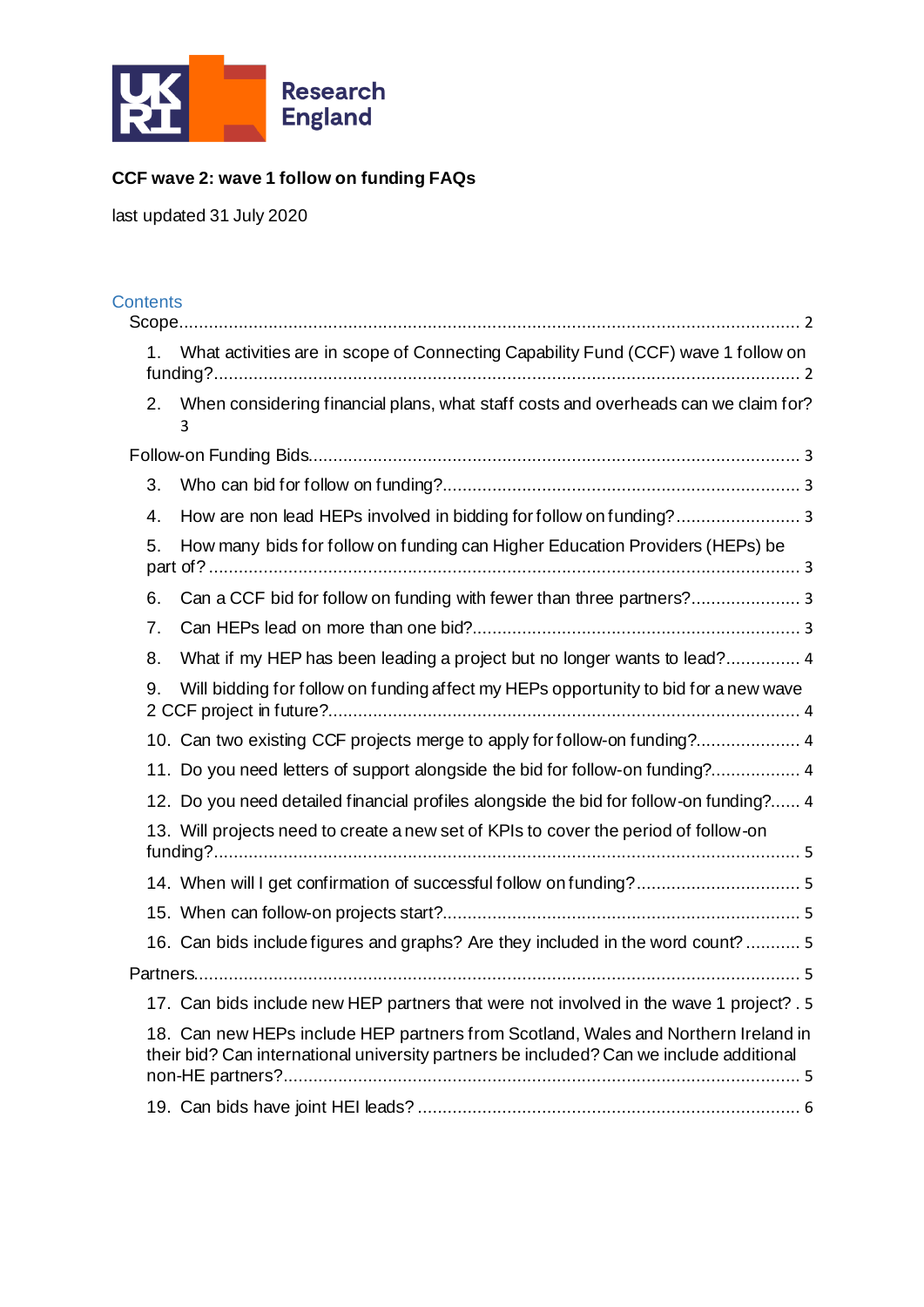

#### <span id="page-1-0"></span>Scope

- <span id="page-1-1"></span>**1. What activities are in scope of Connecting Capability Fund (CCF) wave 1 follow on funding?**
- The CCF is revenue funding only, but capital contributions can be included in bids as leverage.
- The CCF wave 1 follow on funding is intended to further projects with aims and objectives as set out in original CCF guidance, focussed on delivery of the Government's Industrial Strategy. The focus continues to be on partnering with business/investors and delivering economic and commercial benefit. However, activities may include other relevant partners in addition to businesses, for example the NHS or the Environment Agency.
- The CCF is part of our overall Higher Education Innovation Fund (HEIF) programme. Activities that are not in the scope of HEIF, for example mainstream support for postgraduate students (studentships or curriculum), cannot be funded through CCF follow-ons.
- The CCF comes from the science and research budget. Hence projects focussed on substantially teaching-related knowledge exchange (such as student enterprise or employer engagement) cannot be supported. Bids including an element of teachingrelated knowledge exchange should explain how this furthers the science and research budget's objectives for research commercialisation.
- We do not fund business support that is, the provision of advice to businesses that is not linked with specifically university-related expertise (staff or students).
- All activities that link academic expertise with businesses/investors are in scope. This includes technology transfer (licensing intellectual property and establishing spin- off companies) and all forms of academic partnering with business, such as collaborative research, contract research, consultancy and advice, including those linked with regional economic development or physical equipment and facilities.
- Activities can include those delivered by external/non HE partners. The bid should detail the partners and how funds will be used for these, and why this is the best approach to deliver the activities and achieve the objectives. If projects intend to subcontract any work, this intention and any further details available on the nature of the sub-contracting should be specified in the bid.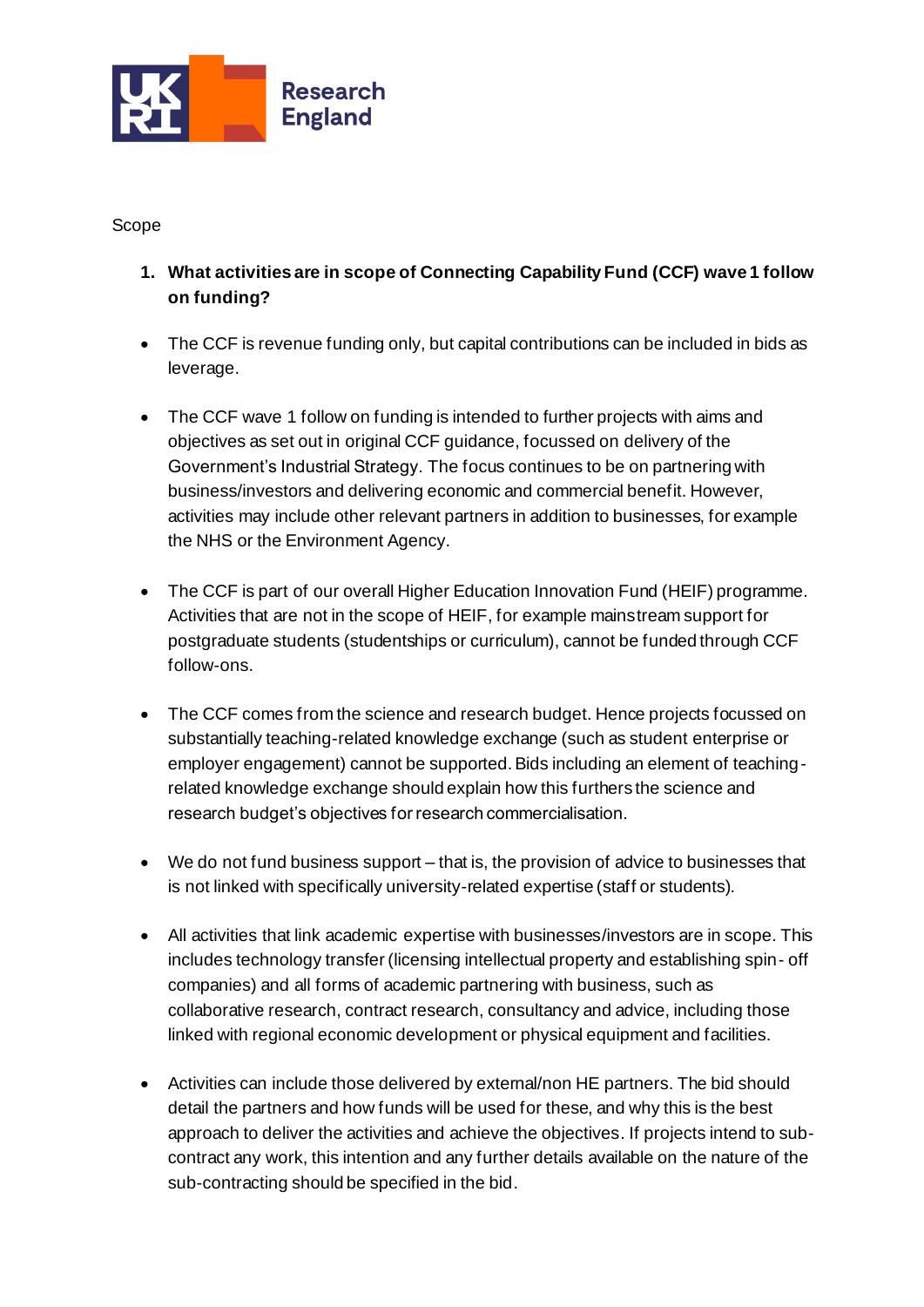

### <span id="page-2-0"></span>**2. When considering financial plans, what staff costs and overheads can we claim for?**

When planning your finances, staff costs should reflect actual pay rates plus on-costs incurred. All bids should set out the costs and make the case how different contributions (from partner universities, CCF and businesses) will cover these. The costs should be proportionate to the benefits and relevant to the particular project. You can set out FEC but you should still ensure you use an appropriate funding mix for the project, and make all costs and funding contributions clear in the bid

<span id="page-2-1"></span>Follow-on Funding Bids

### <span id="page-2-2"></span>**3. Who can bid for follow on funding?**

Lead HEPs of existing wave 1 CCF projects. (Subject to CSR, further information will be provided at a later date on new CCF awards in wave 2 which will be open to all eligible HEPs.)

### <span id="page-2-3"></span>**4. How are non lead HEPs involved in bidding for follow on funding?**

Lead HEPs are expected and required by us to inform all their CCF partners of the opportunity, and to involve all these partners in the development of the follow-on funding proposal.

We will publish information on the follow-on funding competition for all HEPs, for information. Any HEPs not involved in a CCF, or interested in joining a CCF that they are not currently partnered in, should approach the relevant lead HEP on joining that partnership. Partnerships need to be formed of the willing, so it is a matter for each CCF partnership to decide on any new partners that approach them.

### <span id="page-2-4"></span>**5. How many bids for follow on funding can Higher Education Providers (HEPs) be part of?**

Universities can be a partner in as many CCF projects seeking follow-on funding as their own capacity to engage and deliver allows

### <span id="page-2-5"></span>**6. Can a CCF bid for follow on funding with fewer than three partners?**

<span id="page-2-6"></span>No – the minimum three UK HE partners are required as in the original CCF guidance.

#### **7. Can HEPs lead on more than one bid?**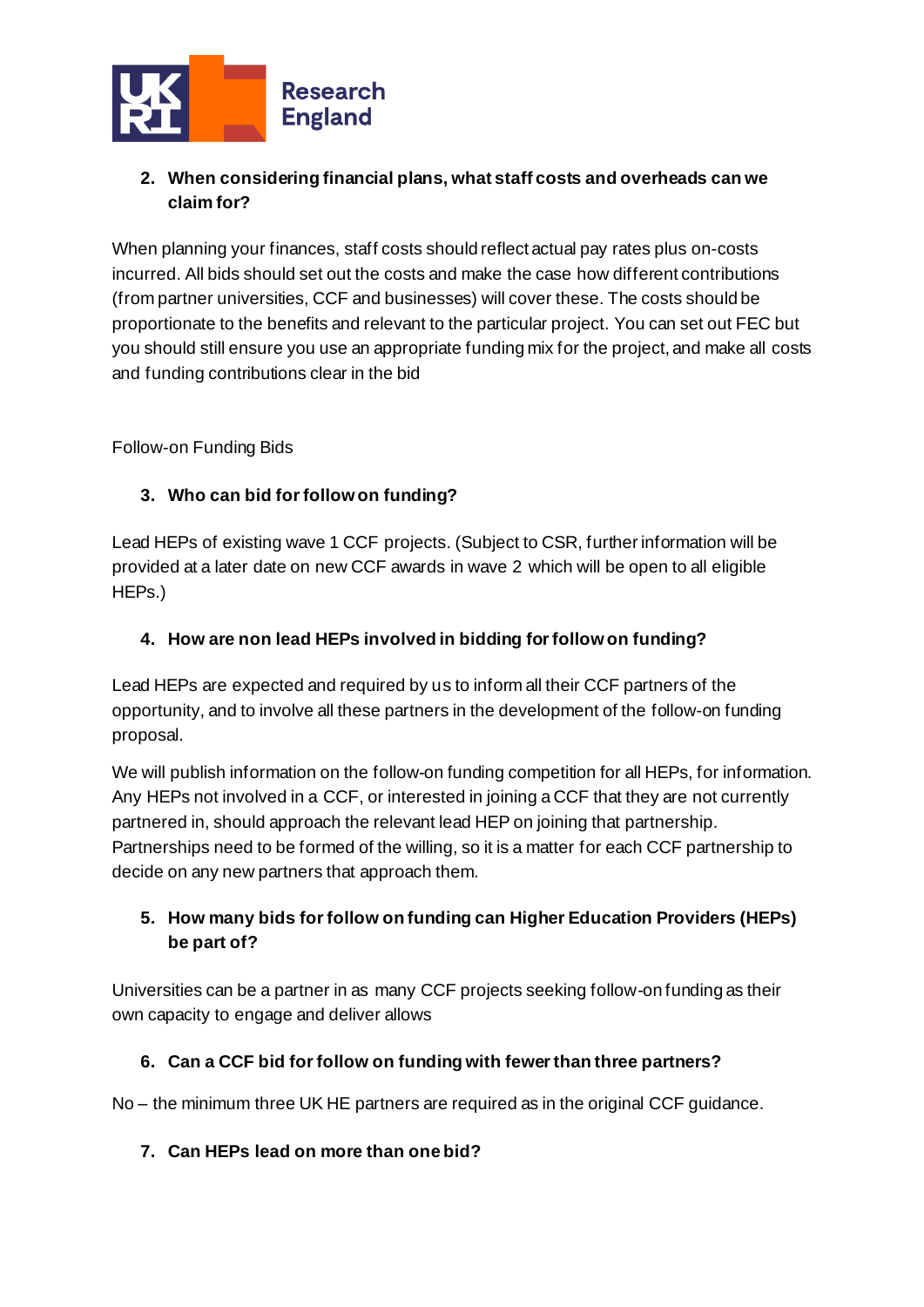

No. HEPs are restricted to leading only one bid (and any HEP leading must currently be in receipt of HEIF, HEPs below the threshold for receiving HEIF can participate as a partner).

### <span id="page-3-0"></span>**8. What if my HEP has been leading a project but no longer wants to lead?**

In most cases we would expect the original lead university to remain the lead, however if a compelling case to change the lead institution is submitted, this will be considered.

## <span id="page-3-1"></span>**9. Will bidding for follow on funding affect my HEPs opportunity to bid for a new wave 2 CCF project in future?**

Participation in wave 1 projects and the award of follow-on funding will not exclude or affect in any way any university from bidding for wave 2 projects

### <span id="page-3-2"></span>**10. Can two existing CCF projects merge to apply for follow-on funding?**

Bids for follow-on funding can be submitted by two or more CCF projects seeking to merge, in which case one of the lead institutions will need to step down and become a partner, as joint leadership applications cannot be accepted.

Merged projects applying for follow on funding CCF projects can increase the word limits stated in Annex A by number of projects in the merger and increase the total amount bid for by number of projects in the merger too.

### <span id="page-3-3"></span>**11. Do you need letters of support alongside the bid for follow-on funding?**

We are not asking HEPs to submit letters of support at this application stage, but we may request these as part of due diligence at the awards stage (for example, if there is significant additional leverage from a new partners).

## <span id="page-3-4"></span>**12. Do you need detailed financial profiles alongside the bid for follow-on funding?**

At this stage HEPs need to state the total amount of follow on funding requested per annum (the amount requested can be different for year 2 if applying for 2 years of funding).

We expect requests for follow-on funding to be at similar levels per annum as the final year of wave 1 expenditures (between £1-2million per annum). The amount of funding requested should though reflect the needs of the project, including appropriate levels for merged projects.

We are not asking HEPs to submit detailed financial plans at this application stage, but we will request detailed financial profiles from projects that are recommended for funding.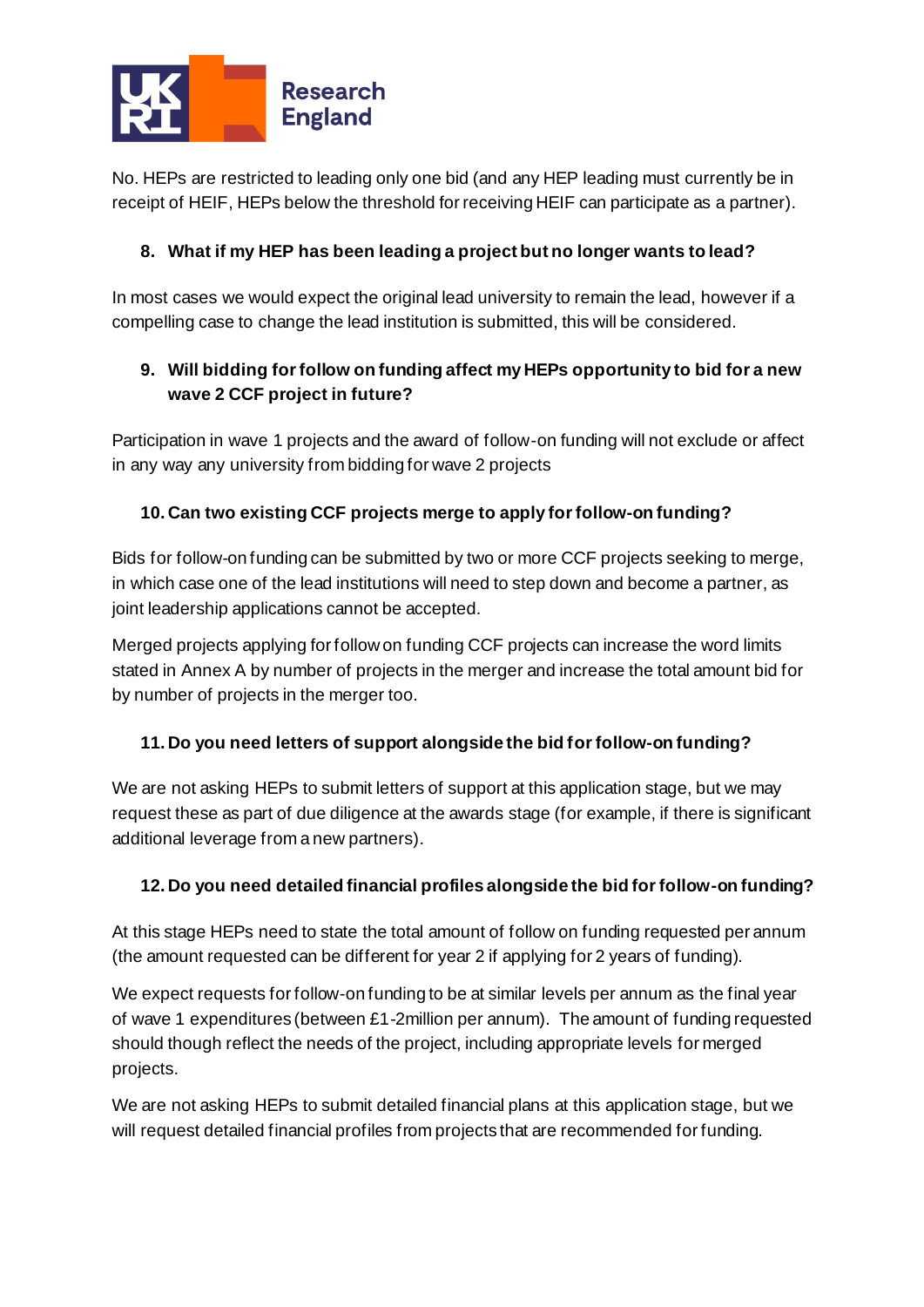

## <span id="page-4-0"></span>**13.Will projects need to create a new set of KPIs to cover the period of follow-on funding?**

Projects seeking follow-on funding will be expected to build on success criteria for wave 1. RE do not require projects to provide updated KPIs at application stage, but key milestones, expected impacts and outcomes should be outlined in Annex B. RE will work with projects that are recommended for funding at the award stage to update project KPIs.

### <span id="page-4-1"></span>**14.When will I get confirmation of successful follow on funding?**

Decisions on follow on funding awards can only be taken after confirmation of budgets in the Autumn 2020 Spending Review. These are made by the Exec Chair on recommendation of the CCF panel. We expect to notify successful CCFs by early 2021, if not earlier.

### <span id="page-4-2"></span>**15.When can follow-on projects start?**

Subject to CSR outcomes and dependent on their wave 1 plans, we expect follow on projects to start between 1 April and 1 July 2021.

### <span id="page-4-3"></span>**16. Can bids include figures and graphs? Are they included in the word count?**

Figures and graphs can be included. When looking at all figures and graphs combined throughout the bid, collectively they should not exceed more than one page.

### <span id="page-4-4"></span>**Partners**

### <span id="page-4-5"></span>**17. Can bids include new HEP partners that were not involved in the wave 1 project?**

Yes – projects will be expected to build on the partners delivering the existing project, but there can be some changes, particularly additions to engage and disseminate good practices more widely.

### <span id="page-4-6"></span>**18. Can new HEPs include HEP partners from Scotland, Wales and Northern Ireland in their bid? Can international university partners be included? Can we include additional non-HE partners?**

Yes – and all UK HEPs count toward the minimum three HEP partners required in a bid. However, RE CCF funding cannot be used to fund knowledge exchange in non-English HEPs.